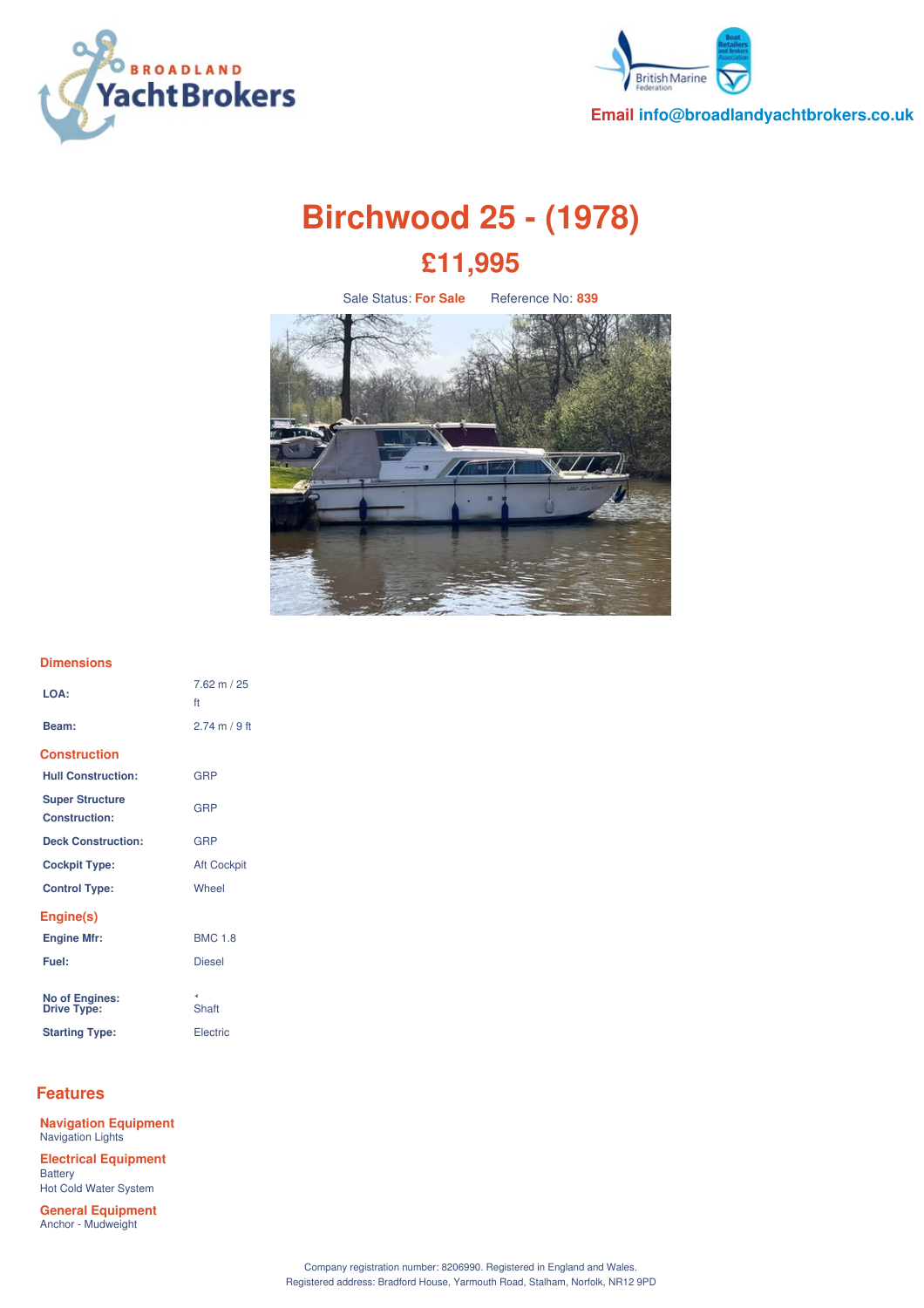



**Email info@broadlandyachtbrokers.co.uk**

Covers

**Galley** Oven Fridge Sink Drainer

**Accommodation** Cabins - 1

Berths - 4 Toilet